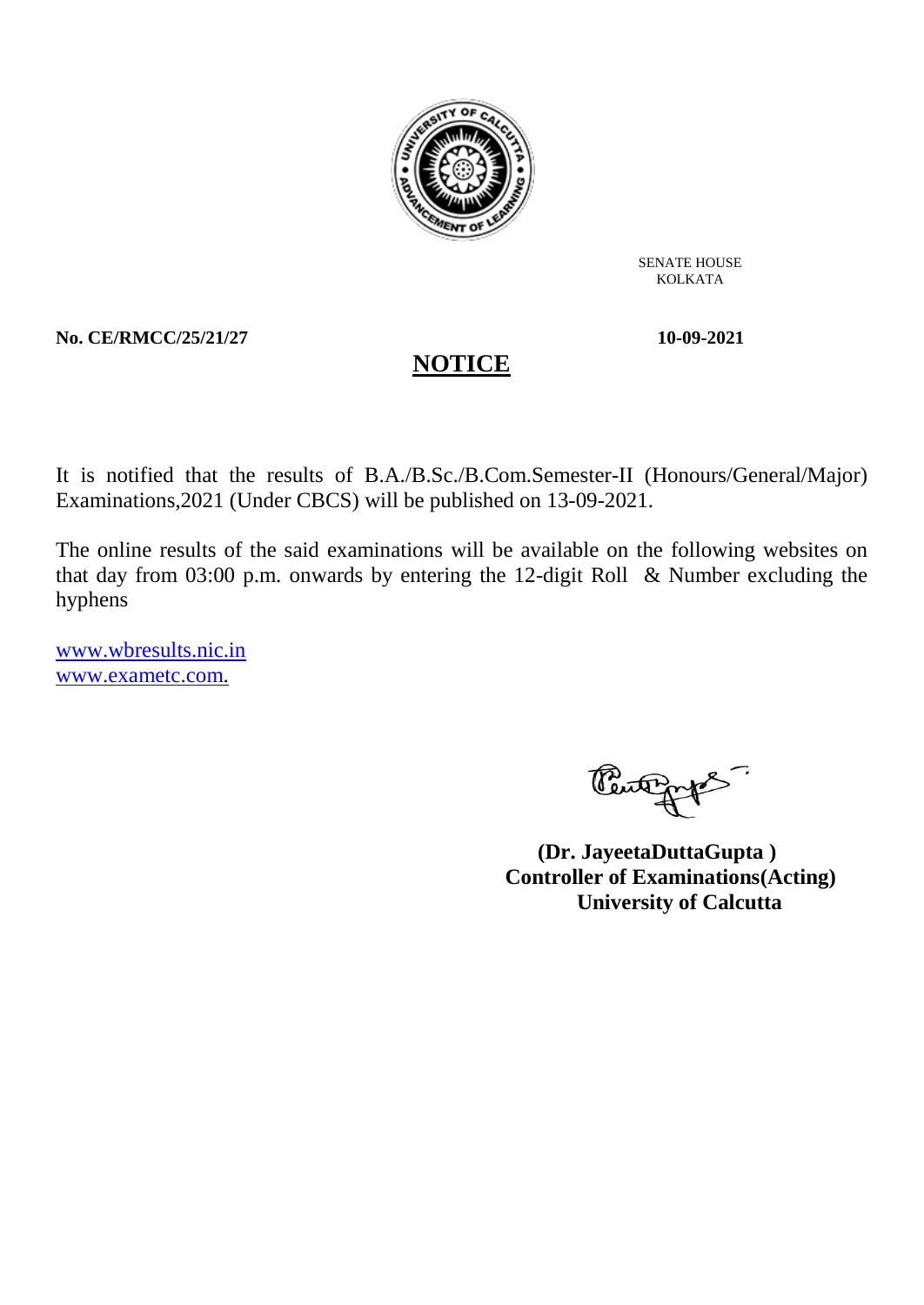

SENATE HOUSE KOLKATA

# **No. CE/RMCC/25/21/28** 10-09-2021

From, **The Controller of Examinations, University of Calcutta**

**To,**

## **The SIO,WB, NIC,WBSC.** Dear Sir/Madam ,

This is to inform you that the results of B.A./B.Sc./B.Com. Semester-II(Honours/General/Major) Examinations,2021(UnderCBCS) will be published on 13-09-2021

Therefore, You are requested to publish the results of the said examinations at the portal *www.wbresults.nic.in at 03-00 p.m. on* 13-09-2021 creating separate link for each examination. The format of the data as being supplied and result display page will remain same as the results of the examinations, which will be published using the portal **www.wbresults.nic.in**

The title of examinations & **approximate number of candidates:**

**1.B.A./B.Sc.Semester-II(Honours/General/Major) Examinations,2021(Under CBCS)- 84077 2. B.Com. Semester-II(Honours/General/Major) Examinations,2021(Under CBCS)- 28754**

Penting 15

 **(Dr. Jayeeta Dutta Gupta) Controller of Examinations(Acting) University of Calcutta**